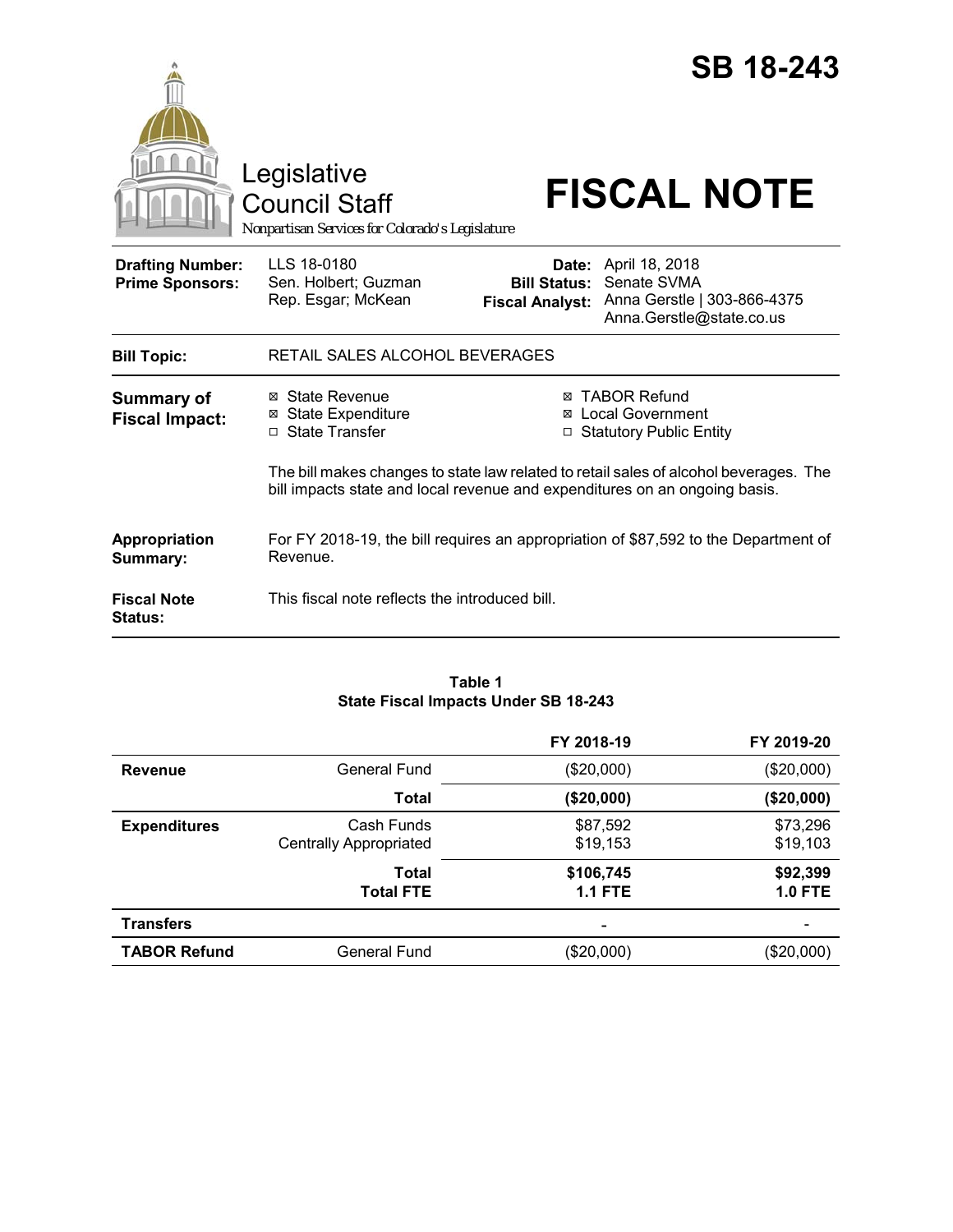## **Summary of Legislation**

**Current definitions.** Under current law, prior to January 1, 2019, "malt liquor" is defined as full-strength beer and "fermented malt beverages" are defined as beer that does not exceed 3.2 percent alcohol by weight (3.2 beer). Beginning January 1, 2019, pursuant to Senate Bill 16-197, both malt liquor and fermented malt beverage are defined as full-strength beer.

**Current law.** Currently, licensed retail liquor stores and liquor-licensed drugstores may sell full-strength beer, wine, and spirits for consumption off the licensed premises. Fermented malt beverage (FMB) retailers may sell 3.2 beer for consumption on, off, or on/off the licensed premises until January 1, 2019, and full-strength beer after that date.

**FMB on- and on/off premises licenses.** The bill eliminates the FMB on/off premises license and requires that current licensees convert their license to either an FMB on-premises or off-premises license when their current license is up for renewal. The bill makes no changes to the FMB on-premises consumption license.

**FMB off-premises licenses.** Under the bill, employees of FMB retailers who are under 21 years old may not sell or have any contact with alcohol. In addition, new FMB off-premises licensees or licenses renewed on or after January 1, 2019 must:

- receive at least 20 percent of gross annual revenues, excluding fuel, cigarette, nicotine, tobacco, and lottery products, from food items to be consumed off the premises;
- limit the shelf space dedicated to beer to 100 linear feet for locations with 10,000 square feet or less of retail space and 300 linear feet for locations with more than 10,000 square feet of retail space.
- verify that a customer is at least 21 years old by requiring valid identification;
- not allow consumers to purchase beer at a self-checkout that does not require assistance from an employee who is at least 21 years old; and
- not sell beer to customers at a price below the retailer's cost, unless part of a close-out sale or loyalty program. This price requirement also applies to alcohol sold by retail liquor stores under the bill.

The bill also allows FMB licensees to have open containers if the product was provided by wholesalers for sampling by the licensee, and aligns other requirements for FMB licensees with requirements that are currently in place for other licensees that sell full-strength beer.

**Radius requirements.** Under current law, no new retail liquor store or liquor-licensed drugstore license may be issued for locations within 1,500 feet of a liquor store, or within 3,000 feet of a liquor store in a municipality with a population of 10,000 or fewer. The bill specifies that:

- the 1,500 foot radius requirement applies in municipalities with a population of 10,000 or fewer if the municipality is adjacent to the City and County of Denver;
- the radius requirements will apply to new FMB off-premises licenses; and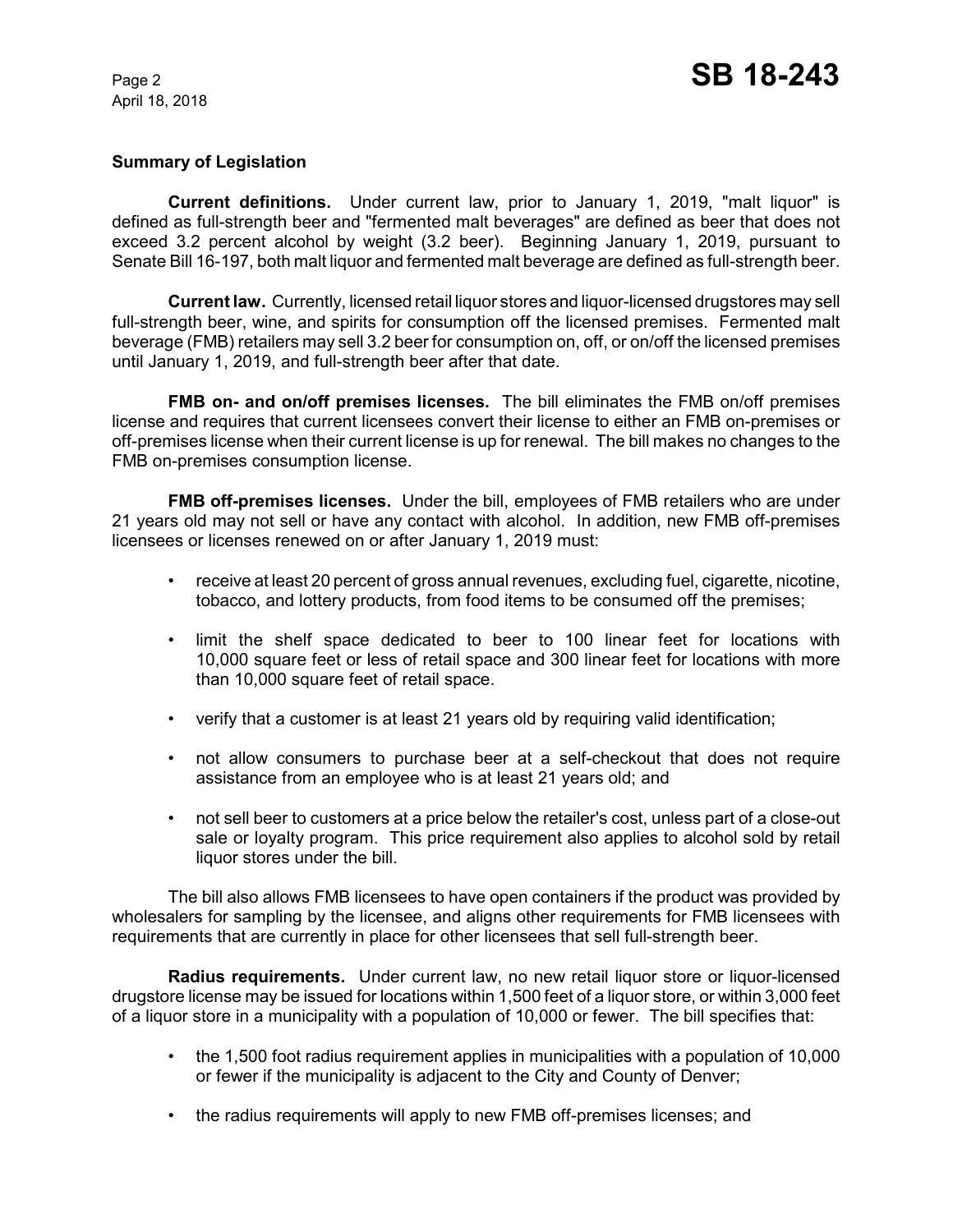• local licensing authorities may not approve a request by an FMB off-premises retailer or retail liquor store to move to a new location if the new location does not meet radius requirements.

No new or relocated FMB off-premises licenses may be issued if the location is within 500 feet of a school, with certain exceptions. Local governments may eliminate or modify the distance requirement and must make a specific finding of fact as to whether the location is within the distance requirement, subject to judicial review.

**Local licensing authorities.** Under the bill, local jurisdictions may adopt a temporary moratorium on new FMB off-premises licenses, as long as the moratorium is not in effect after December 31, 2018. Local licensing authorities may also deny a new FMB off-premises license if the new license would result in an undue concentration of licenses or would require additional law enforcement resources.

**Public consumption.** Current law prohibits public consumption of full-strength beer, wine, and spirits, with certain exceptions. The bill specifies that the prohibition extends to fermented malt beverages. In addition, the bill specifies that public consumption of alcohol may occur as authorized by local jurisdictions and by the Parks and Wildlife Commission at recreational properties.

**Additional liquor-licensed drugstore licenses.** Under current law, liquor-licensed drugstore licensees who were licensed on or before January 1, 2016, may obtain additional licenses based on a phased-in schedule in statute. The bill allows a liquor-licensed drugstore licensee that was licensed on February 21, 2016, who converted their licensed to a retail liquor store license after February 21, 2016, and that applied on or before May 1, 2017, to convert their license back to a retail liquor store license, to obtain additional licenses based on the schedule in statute.

Under the bill, liquor-licensed drugstores that applied for their license on or after July 1, 2016, may obtain additional licenses as follows:

- January 1, 2019, through December 31, 2021, one additional license (two total);
- January 1, 2022, through December 31, 2026, two additional licenses (three total); and
- beginning January 1, 2027, three additional licenses (four total).

Those licensees must meet certain conditions to obtain additional licenses, including purchasing two retail liquor store licenses and converting them to the new liquor-licensed drugstore license.

**Penalties.** Under current law, when the state or local licensing authority suspends a liquor license, the licensee may petition to pay a fine instead of serving the suspension. This fine amount ranges from \$200 to \$5,000 per violation. The bill specifies that if the licensing authority grants the petition to pay a fine for violations related to serving a minor or someone visibly intoxicated, the fine is \$1,000 per offense and the licensing authority may not take into account violations that occurred more than five years ago when considering a fine or suspension.

**Entities with multiple licenses.** Individuals who hold multiple retail liquor store, liquor-licensed drugstore, and FMB off-premises licenses may operate under a single or consolidated corporate entity, but may not commingle purchases or credit extensions, or have wholesale prices based on more than one licensed premises.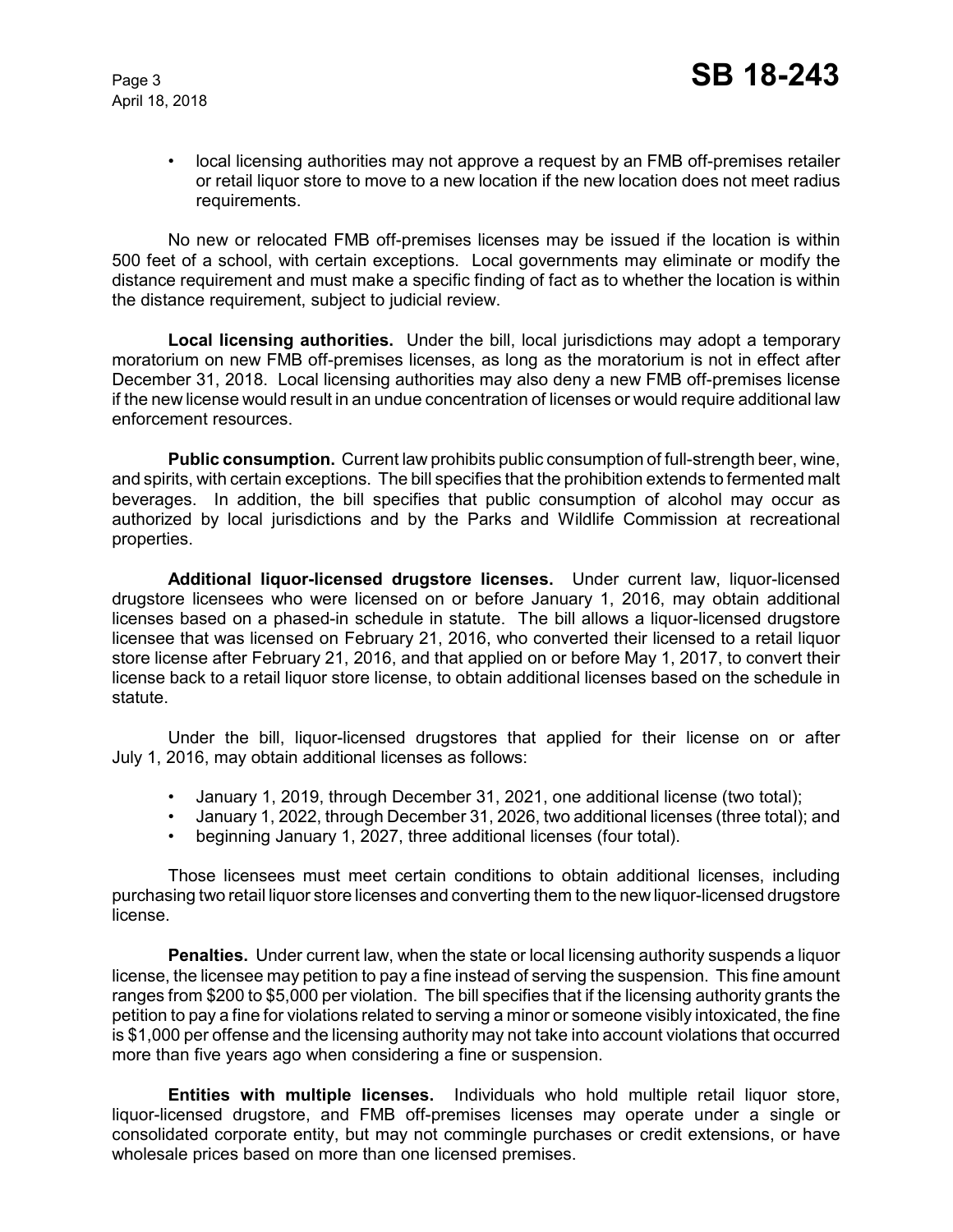**Tastings and open containers.** Tastings held at a retail liquor store or liquor-licensed drugstore may be conducted by an employee or representative of a wholesaler or manufacturer, not later than 9 p.m. (currently 7 p.m.), and up to 156 days per year (currently 104 days, with restrictions). Alcohol for tastings may be stored on the licensed premises. In addition, the bill allows retail liquor stores, liquor-licensed drugstores, and FMB off-premises retailers to have open containers on the premises if it is a customer return.

**Deliveries.** Deliveries made by retail liquor stores or liquor-licensed drugstores must meet certain requirements, including that the person delivering the alcohol must be at least 21 years of age and verify that the customer is also over 21 and that no more than 50 percent of gross annual revenues from the sale of alcohol may come from delivered alcohol.

#### **Background**

**Senate Bill 16-197.** Senate Bill 16-197 significantly changed the licensing of off-premises retail liquor sales, including removing the distinction between 3.2 and full-strength beer, beginning January 1, 2019, allowing retail liquor stores and liquor-licensed drugstores to obtain additional licensed locations, and establishing radius requirements for any new off-premises retail licensee.

**Current retail liquor licensees.** As of April 2018, there are 1,586 FMB retail licensees, of which 1,473 are licensed for off-premises consumption, 40 for on-premises consumption, and 73 for on/off premises consumption. There are 1,614 retail liquor store licensees and 16 liquor-licensed drugstore licenses.

#### **Comparable Crime**

Legislative Council Staff is required to include certain information in the fiscal note for any bill that creates a new crime, changes the classification of an existing crime, or changes an element of the existing crime that creates a new factual basis for the offense. The bill aligns FMB off-premises retailers with current unlawful acts for retail liquor stores and liquor-licensed drugstores, and makes minor changes to the unlawful acts for retail liquor stores and liquor-licensed drugstores related to tastings. The fiscal note assumes that liquor licensees will abide by the requirements of their license and that any increase in criminal cases will be minimal. As a result, the fiscal note assumes that there will be no tangible impact to the court and criminal system.

#### **State Revenue**

The bill decreases state General Fund revenue by about \$20,000 annually beginning in FY 2018-19. Fee revenue to the Liquor Enforcement Division (LED) Cash Fund may also be impacted by a minimal amount, as discussed below. The fiscal note assumes that any revenue impact in the current FY 2017-18 will be minimal.

**Fine revenue.** The bill decreases revenue from fines by about \$20,000 annually beginning in FY 2018-19. Under current law, fines for serving alcohol to an underage or visibly intoxicated person must range from \$200 to \$5,000, but the LED has the discretion to deny petitions for a fine instead of a license suspension, and to set the fine amount within that range. The bill sets the fine at \$1,000 per violation, should the LED grant a petition for a fine.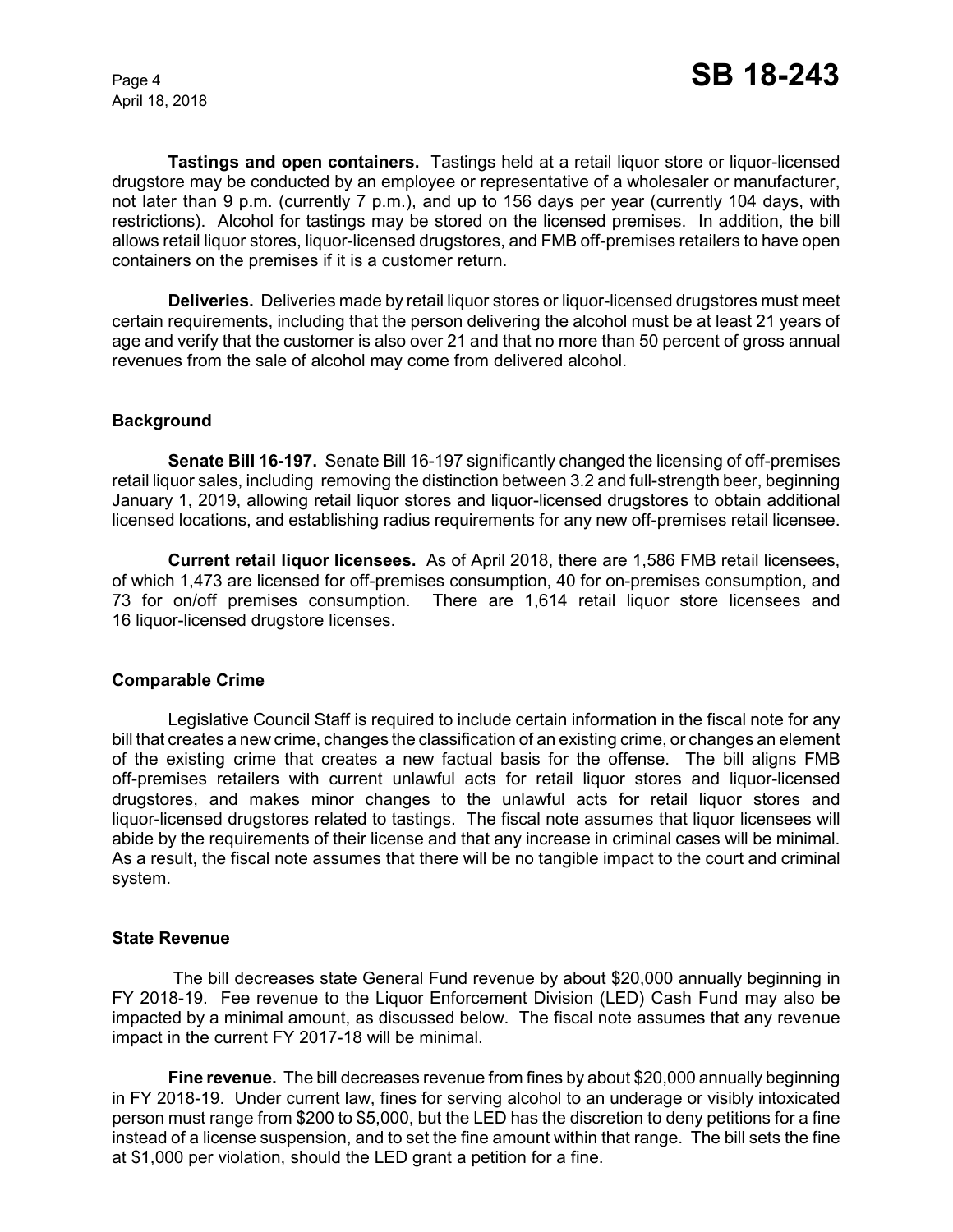In 2017, there were approximately 155 violations issued by the LED for service to an underage or visibly intoxicated person that resulted in a fine. Based on estimated average fine amounts and the assumptions that the same number of violations will occur in future years and some violators will no longer petition for a fine instead of a suspension, fine revenue will decrease by approximately \$20,000. This decrease is driven by the decrease in revenue from the approximately 25 percent of violators who receive fines in excess of \$2,000 that will receive a lower fine as a result of the bill.

**Fee impact on licensees**. Colorado law requires legislative service agency review of measures which create or increase any fee collected by a state agency. Fee revenue from liquor license application and licensing fees may be impacted in the following ways:

- To the extent that local licensing authorities adopt temporary moratoriums on new FMB off-premises licenses, state revenue to the General Fund and LED Cash Fund will decrease in FY 2018-19 only. Any decrease will be minimal and will depend on the number and size of the jurisdictions that adopt a moratorium.
- To the extent that the bill increases applications for additional liquor-licensed drugstore licenses, who must buy out two retail liquor store licenses, revenue from liquor-licensed drugstore application fees will increase and revenue from retail liquor store licensing renewal fees will decrease. These changes will be minimal and spread out over multiple years.
- The current FMB on/off-premises licensees that must convert their license to either an FMB on or off premises license do not have to pay the application fee in order to convert their license, and there is no change in revenue from the \$75 license fee that must be paid for either a new license or a renewal.
- The bill does not significantly impact revenue from application fees, but the current \$1,550 application fee may be adjusted administratively by the LED based on cash fund balance, estimated program costs, and the estimated number of licensees subject to the fee.

# **TABOR Refund**

This bill reduces state General Fund revenue from fines, which will reduce the amount of money required to be refunded under TABOR for FY 2018-19 and FY 2019-20. A TABOR refund obligation is not expected for the current FY 2017-18. Since the bill reduces revenue to the General Fund and the refund obligation by equal amounts, there is no net impact on the amount of money available in the General Fund for the budget. However, the bill will reduce money for the General Fund budget in the future during years when the state does not collect revenue above the TABOR limit. State revenue subject to TABOR is not estimated for years beyond FY 2019-20.

#### **State Expenditures**

The bill increases state expenditures by \$106,745 and 1.1 FTE in FY 2018-19 and \$92,399 and 1.0 FTE in FY 2019-20 from the LED Cash Fund in the Department of Revenue. Costs are listed in Table 2 and discussed below.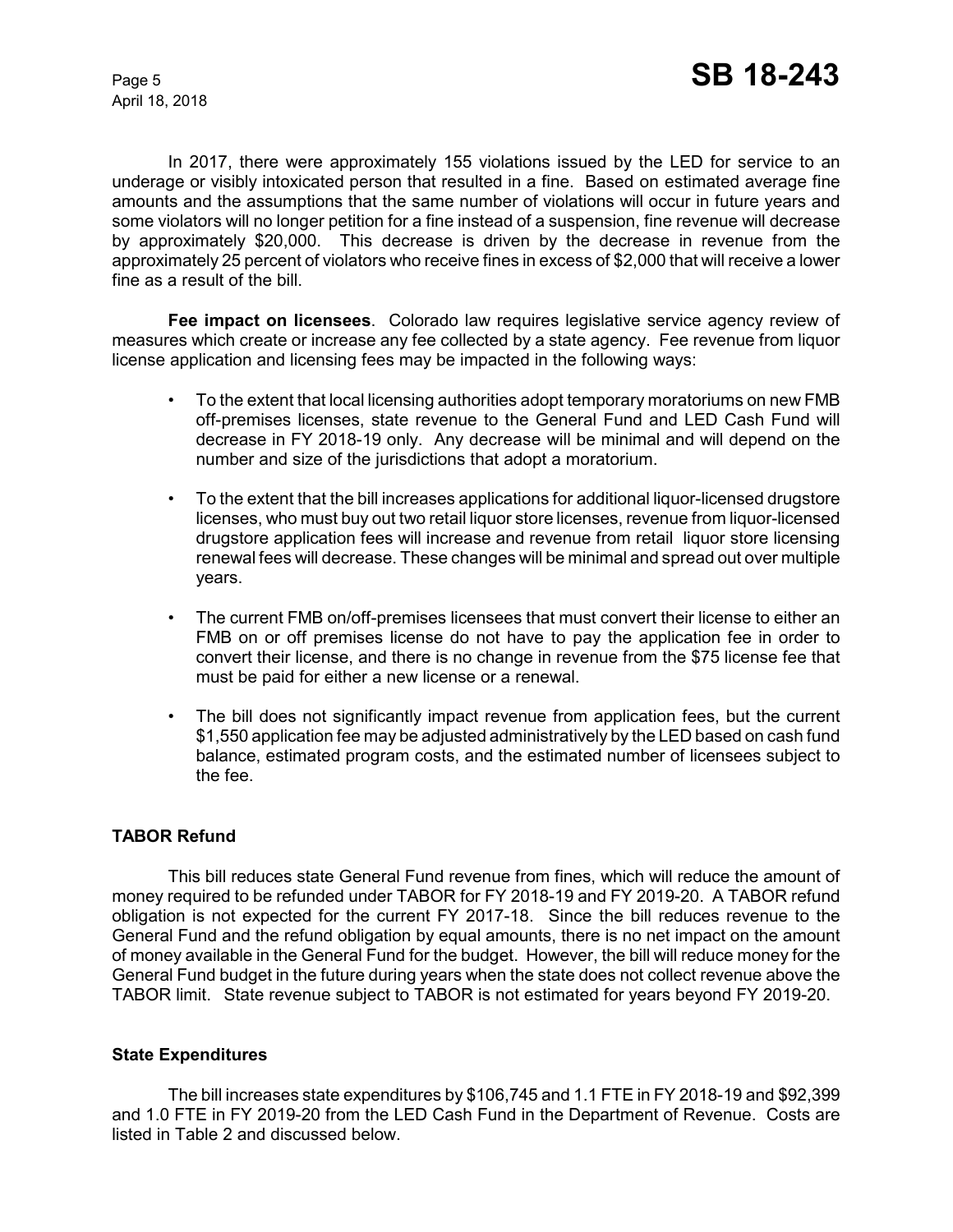|                                                    | FY 2018-19     | FY 2019-20     |
|----------------------------------------------------|----------------|----------------|
| <b>Department of Revenue</b>                       |                |                |
| <b>Personal Services</b>                           | \$65,506       | \$64,965       |
| <b>Operating Expenses and Capital Outlay Costs</b> | \$11,430       | \$1,937        |
| <b>Legal Services</b>                              | \$10,656       | \$6,394        |
| Centrally Appropriated Costs*                      | \$19,153       | \$19,103       |
| FTE - Personal Services                            | $1.0$ FTE      | $1.0$ FTE      |
| FTE - Legal Services                               | $0.1$ FTE      |                |
| <b>Total Cost</b>                                  | \$106,745      | \$92,399       |
| <b>Total FTE</b>                                   | <b>1.1 FTE</b> | <b>1.0 FTE</b> |

**Table 2 Expenditures Under SB 18-243**

 *\* Centrally appropriated costs are not included in the bill's appropriation.*

**Personal services.** The LED requires 1.0 FTE beginning in FY 2018-19 to process FMB on/off premises license conversions; adjust enforcement procedures; and conduct additional enforcement related to tastings, delivery, and public consumption of alcohol. Associated operating costs include the required law enforcement equipment for a criminal investigator. In addition, the bill is expected to increase the number of applications for liquor-licensed drugstores by a minimal amount; the associated workload can be accomplished within current appropriations.

The resources required to enforce the changes related to public consumption will depend heavily on the local ordinances adopted; should additional resources be required, the LED will request them through the annual budget process.

**Legal services.** The LED requires an increase of 100 hours in FY 2018-19 and 60 hours in FY 2019-20 for legal services, provided by the Department of Law. Legal services hours are required to conduct rulemaking and handle an assumed one additional administrative action per year. The Department of Law requires 0.1 FTE in FY 2018-19 to provide those services.

**Department of Natural Resources.** The bill may increase the workload for the Parks and Wildlife Commission to adopt policies regarding the consumption of alcohol at state parks. Under current law, 3.2 beer may be consumed in state parks; under the bill, any public consumption will be illegal in state parks unless the commission adopts a policy or rule allowing it. No change in appropriations is required.

**Centrally appropriated costs.** Pursuant to a Joint Budget Committee policy, certain costs associated with this bill are addressed through the annual budget process and centrally appropriated in the Long Bill or supplemental appropriations bills, rather than in this bill. These costs, which include employee insurance, supplemental employee retirement payments, and leased space, are estimated to be \$19,153 in FY 2018-19 and \$19,103 in FY 2019-20.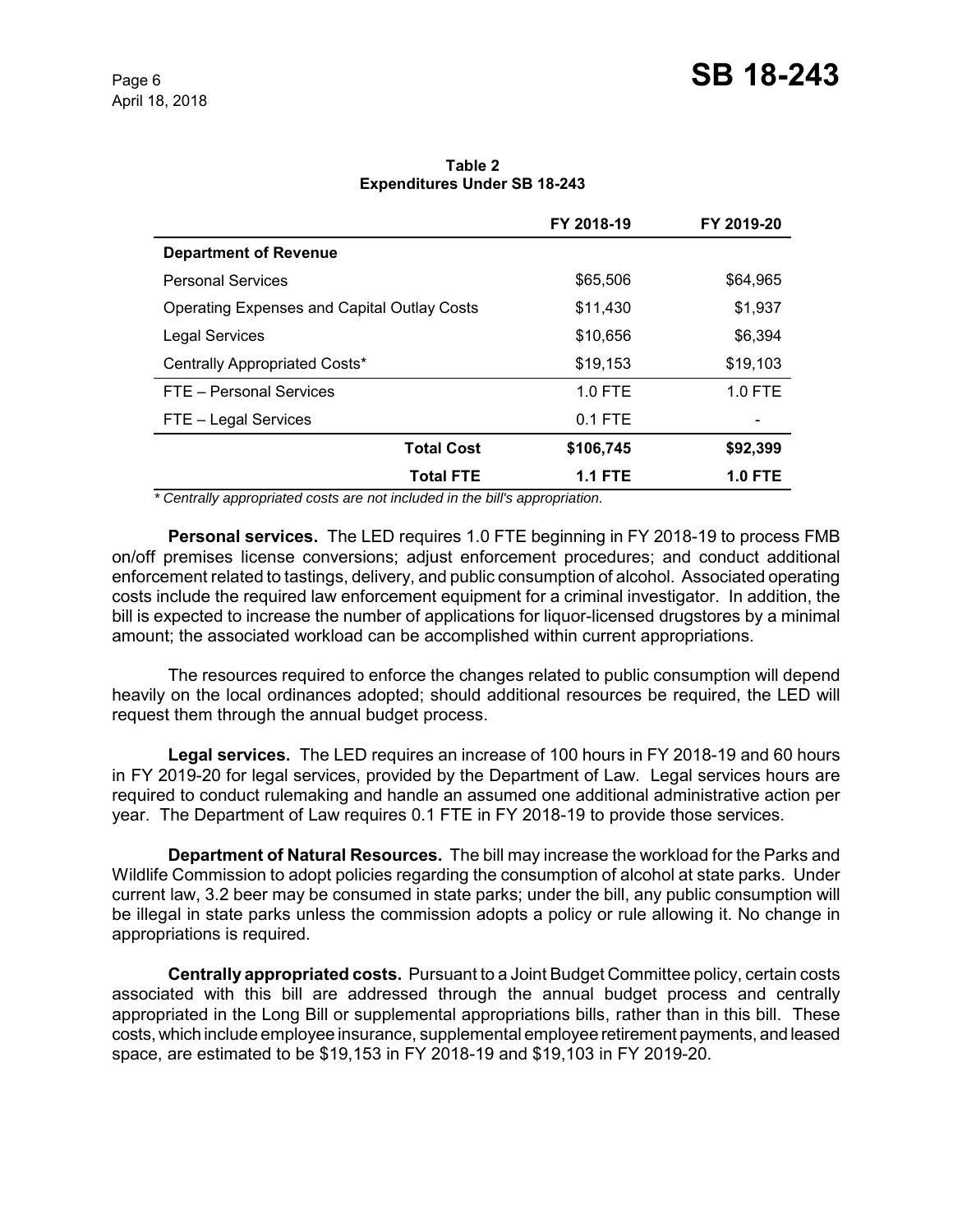## **Local Government Impact**

The bill impacts the revenue and expenditures of local governments, as discussed below.

**Revenue.** The bill impacts local revenue in several ways. First, fine revenue from sales to underage or visibly intoxicated people may be impacted, depending on current fine amounts. Next, to the extent that local licensing authorities adopt temporary moratoriums on new FMB off-premises licenses, fee revenue will decrease in FY 2018-19 only. To the extent that the bill increases applications for additional liquor-licensed drugstore licenses, who must buy out two retail liquor store licenses, revenue from liquor-licensed drugstore application fees will increase and revenue from retail liquor store licensing renewal fees will decrease. The fiscal note assumes that changes will be minimal and spread out over multiple years.

**Expenditures.** The bill increases the workload for local licensing authorities in several ways. First, to the extent that local licensing authorities adopt temporary moratoria on new FMB off-premises licenses or adopt public consumption-related ordinances, workload will increase. In addition, workload will increase for local licensing authorities and law enforcement to adjust enforcement procedures, including procedures related to tastings, delivery, and public consumption, and to process additional liquor-licensed drugstore applications.

# **Effective Date**

The bill takes effect upon signature of the Governor, or upon becoming law without his signature, with the following exceptions:

- the provision eliminating the FMB on/off premises license takes effect July 1, 2019; and
- the provisions related to new requirements for FMB retailers, delivery, single entity, and below-cost purchasing by retail liquor store and liquor-licensed drugstores, and other unlawful acts takes effect January 1, 2019.

#### **State Appropriations**

For FY 2018-19, the bill requires an appropriation of \$87,592 from the LED Cash Fund to the Department of Revenue and an allocation of 1.0 FTE. Of that, \$10,656 is reappropriated to the Department of Law, with an allocation of 0.1 FTE.

### **Departmental Difference**

The Department of Revenue estimates that \$225,853 and 2.1 FTE are required to implement the bill's provisions. This estimate is based on the assumption that additional enforcement staff is required to enforce the public consumption changes, and to handle enforcement at an increased number of tastings. The department's estimate also includes \$3,500 to update the MyLo computer system with a delivery permit for retail liquor store and liquor-licensed drugstores.